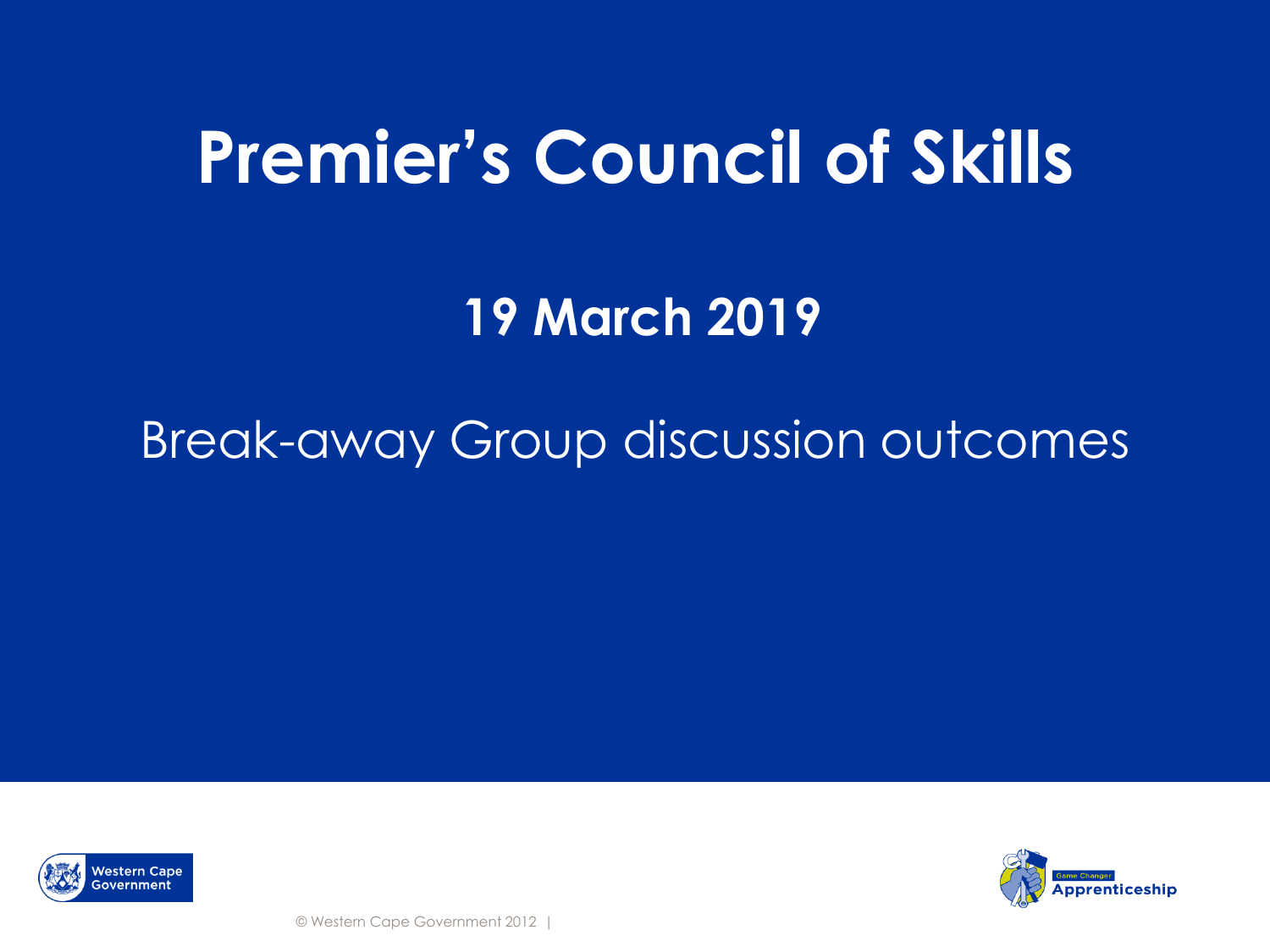# **YES 4 YOUTH INTIATIVE**

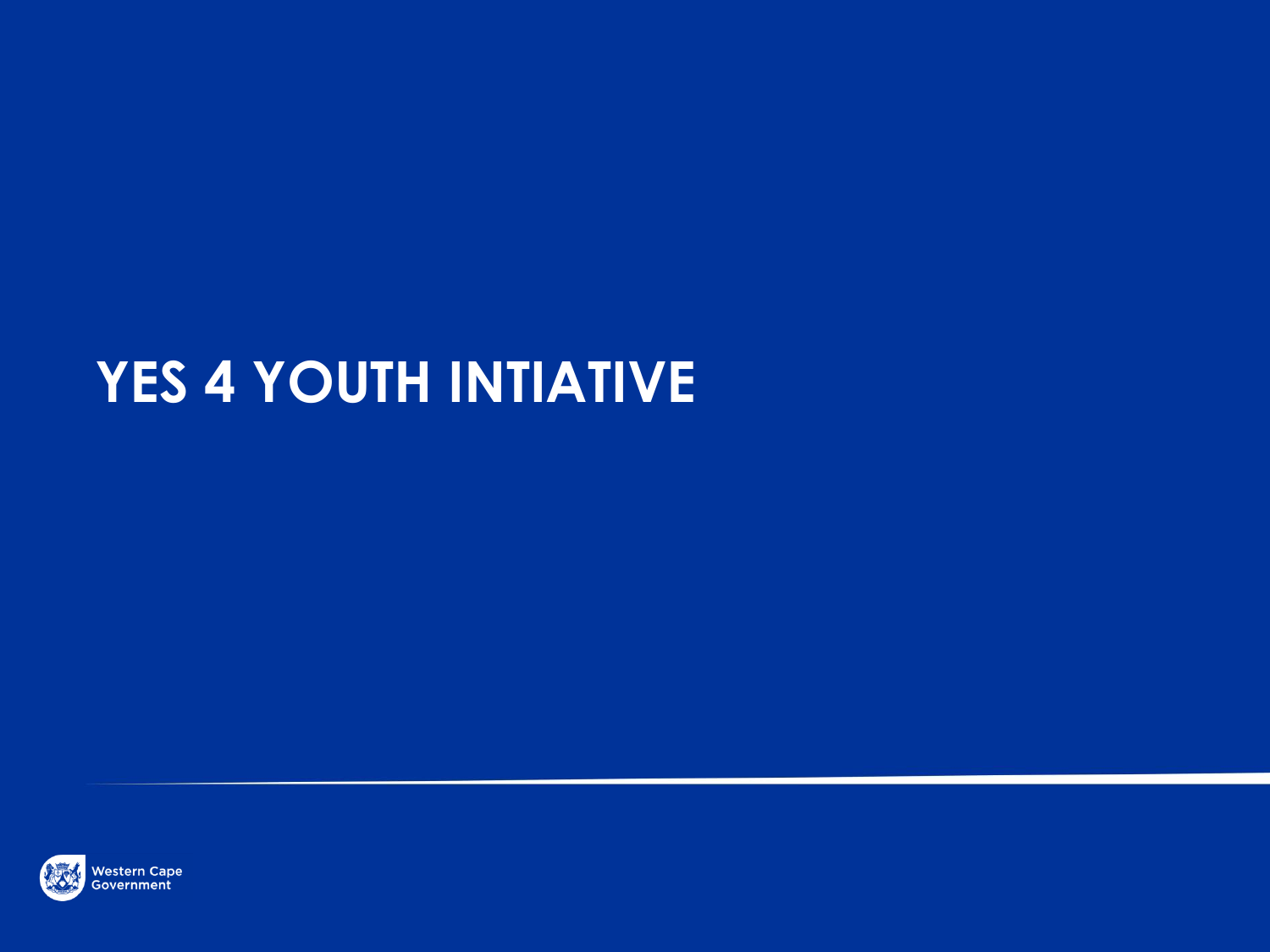### *YES 4 Youth (1/2)*

#### **Luvuyo Mkangelwa**

| <b>COMMITTMENT</b>                                                                                                                             | <b>WHO</b>                                                                                                                    | <b>WHEN</b>                          |
|------------------------------------------------------------------------------------------------------------------------------------------------|-------------------------------------------------------------------------------------------------------------------------------|--------------------------------------|
| Advocate the YES programme amongst various<br>social enterprises he has access to (will utilise their<br>platforms)                            | Guy Harris                                                                                                                    | Ongoing                              |
| Mediclinic: will go back to her organisation with<br>additional information obtained today and discuss<br>their participation in YES programme | Avril from Mediclinic                                                                                                         |                                      |
| Woolworths has already said YES busy with their first<br>intake (target of +-400 in first year)                                                | Woolworths                                                                                                                    | Already busy<br>with their<br>intake |
| 50 done, 30 placements underway, Joburg<br>company: 200 placements done/ busy with                                                             | Beth: ORTSA (Education<br>NGO, that partnered with<br>WCED and private<br>schools: placing learners<br>as teacher assistants) | Ongoing                              |
| Total target of 450, covering the Health and Insure<br>side of Discovery. Placements have already<br>commenced in both areas                   | <b>Discovery</b>                                                                                                              | Already<br>placing                   |

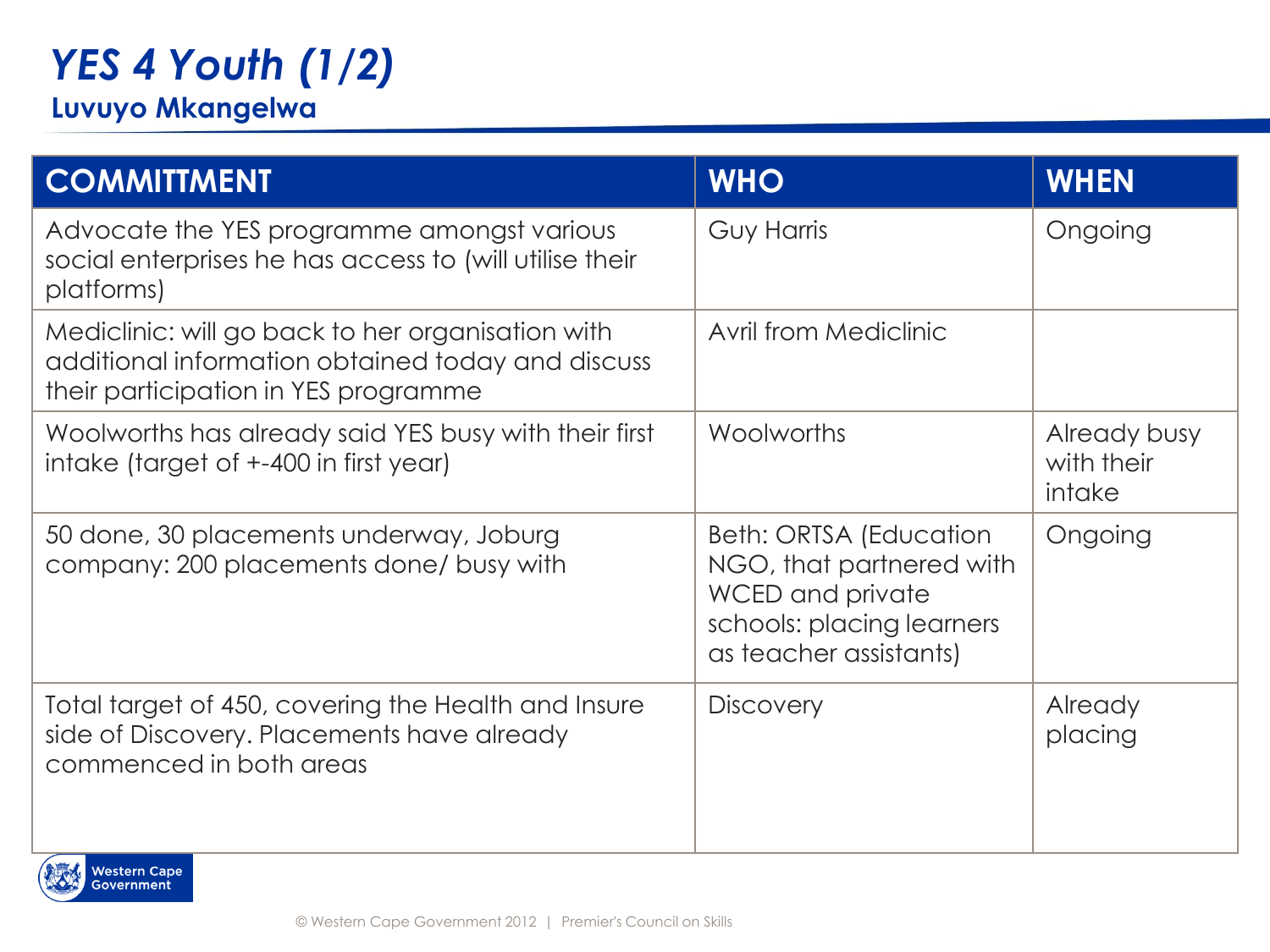## *YES 4 Youth (2/2)*

#### **Luvuyo Mkangelwa**

| <b>COMMITTMENT</b>                                                                                                           | <b>WHO</b>                            | <b>WHEN</b>        |
|------------------------------------------------------------------------------------------------------------------------------|---------------------------------------|--------------------|
| Many placements in micro businesses happening.<br>Targets weren't provided                                                   | Shoprite                              | Already<br>placing |
| Will go back to company                                                                                                      | Pioneer Foods                         |                    |
| BPO: minimum 150 placements starting in April.<br>(Supported by Ucademy digital skills project -<br>implementation provider) | Judy, WNS is employer                 |                    |
| Mr Breytenbach has asked YES to do roadshow with<br>AHI to get their groups of businesses on board                           | AHI Western Cape (1800<br>businesses) |                    |

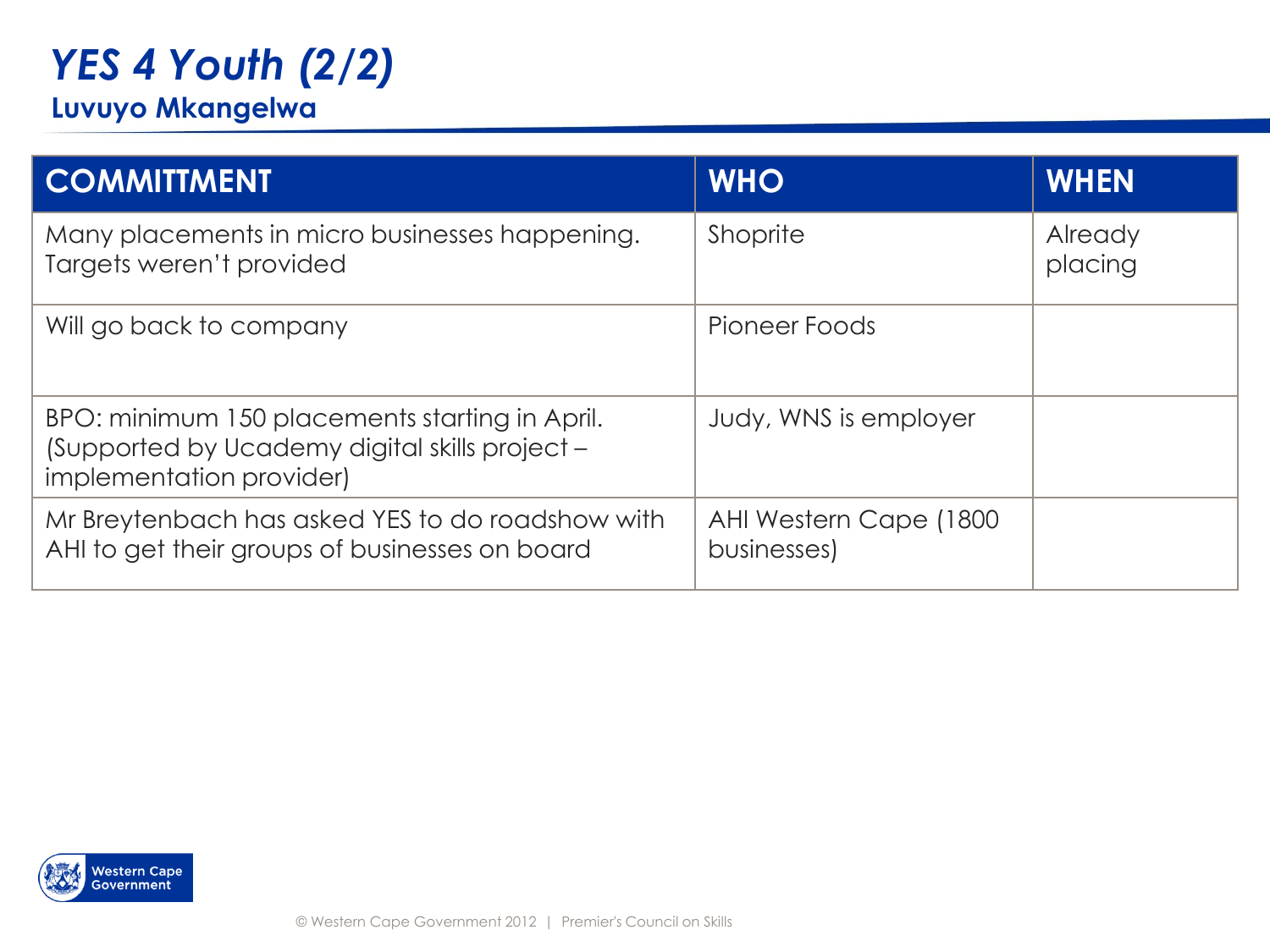## **A21 DUAL SYSTEM**

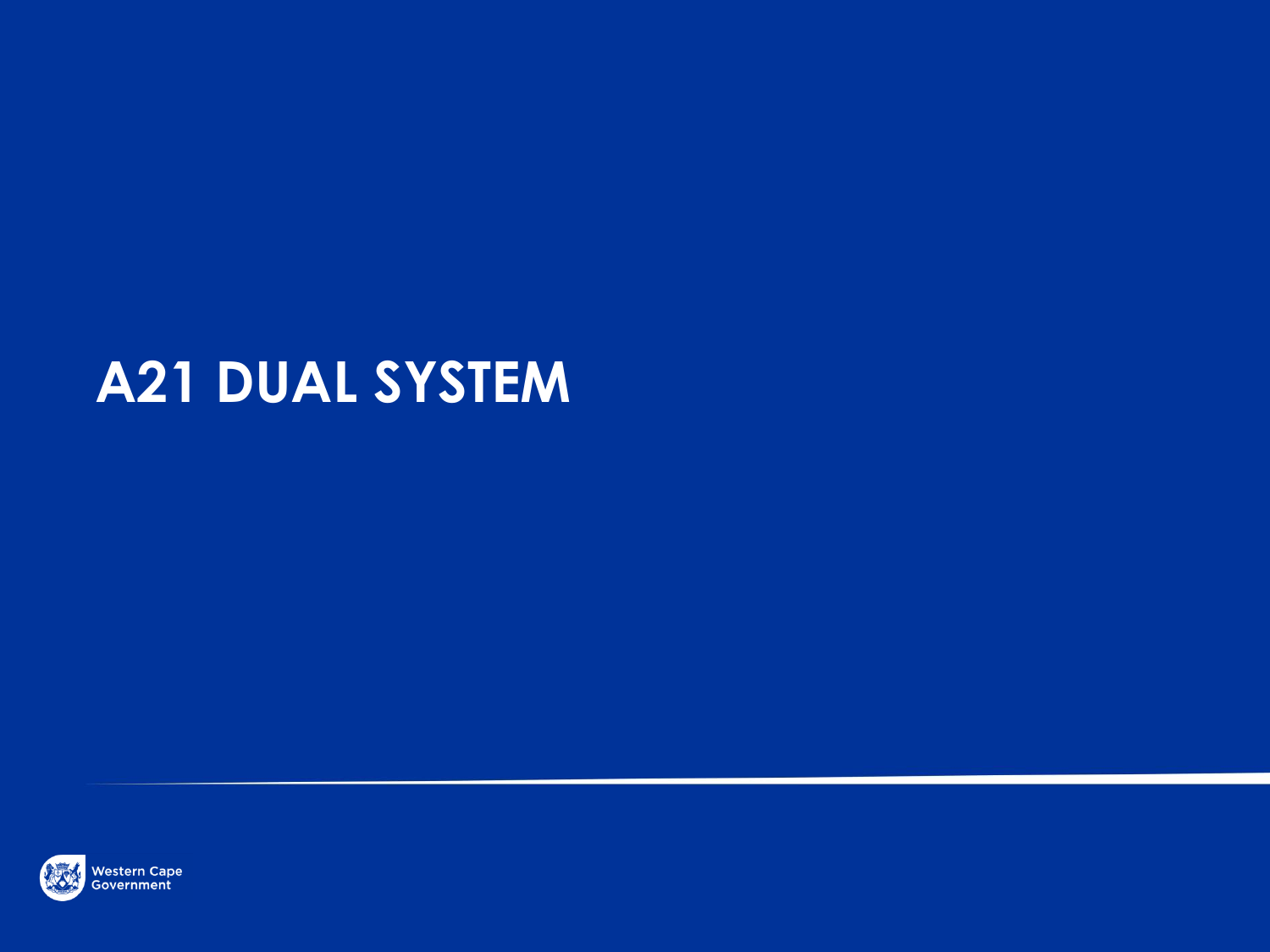### *A21 Dual System*

#### **Ian Merrington**

| <b>COMMITMENT</b>                                                                                                                                                                                                                                                | <b>WHO</b>                                                                                                                  | <b>WHEN</b>                                                                                      |
|------------------------------------------------------------------------------------------------------------------------------------------------------------------------------------------------------------------------------------------------------------------|-----------------------------------------------------------------------------------------------------------------------------|--------------------------------------------------------------------------------------------------|
| Pilot QA roles and responsibilities for all<br>stakeholders using the rigger occupational<br>qualification in terms of new QCTO/DHET<br>regime policies while considering legislative<br>implications                                                            | Industry group of four<br>employers, DEDAT,<br>MERSETA, CHIETA, QCTO<br>and NAMB                                            | $6 - 9$ months                                                                                   |
| Research must be conducted:<br>Clearly indicating the demand for A21<br>apprenticeships per region.<br>How this demand must be linked to the<br>available fiscal funding and SETA grant<br>funding.<br>Who should take initiative to unlock for<br>this funding. | DHET/SETAS                                                                                                                  | Concept document to<br>be developed before<br>the end of 2019. Ready<br>for implementation 2021. |
| A deep dive in scanning the ecosystem for<br>case studies, evidence based pilots,<br>employer innovations etc. on alternate<br>proxies.                                                                                                                          | Research will be<br>commissioned with help<br>of multi stakeholders with<br>the aim of having testing<br>through action lab | Proxy group will be part<br>of the reference group<br>meeting every 6 months                     |
| Convene an investment case study for<br>mentoring in the workplace, identify return<br>on investment and to demonstrate that it is<br>not just a cost but has a wider business<br>benefit.                                                                       | Elspeth Sheldon, Deon<br>Halls, Heidi van der Spey,<br>Janine Basson Hermanus,<br>Fiona Tabraham, Ian<br>Merrington         | First meeting by end April                                                                       |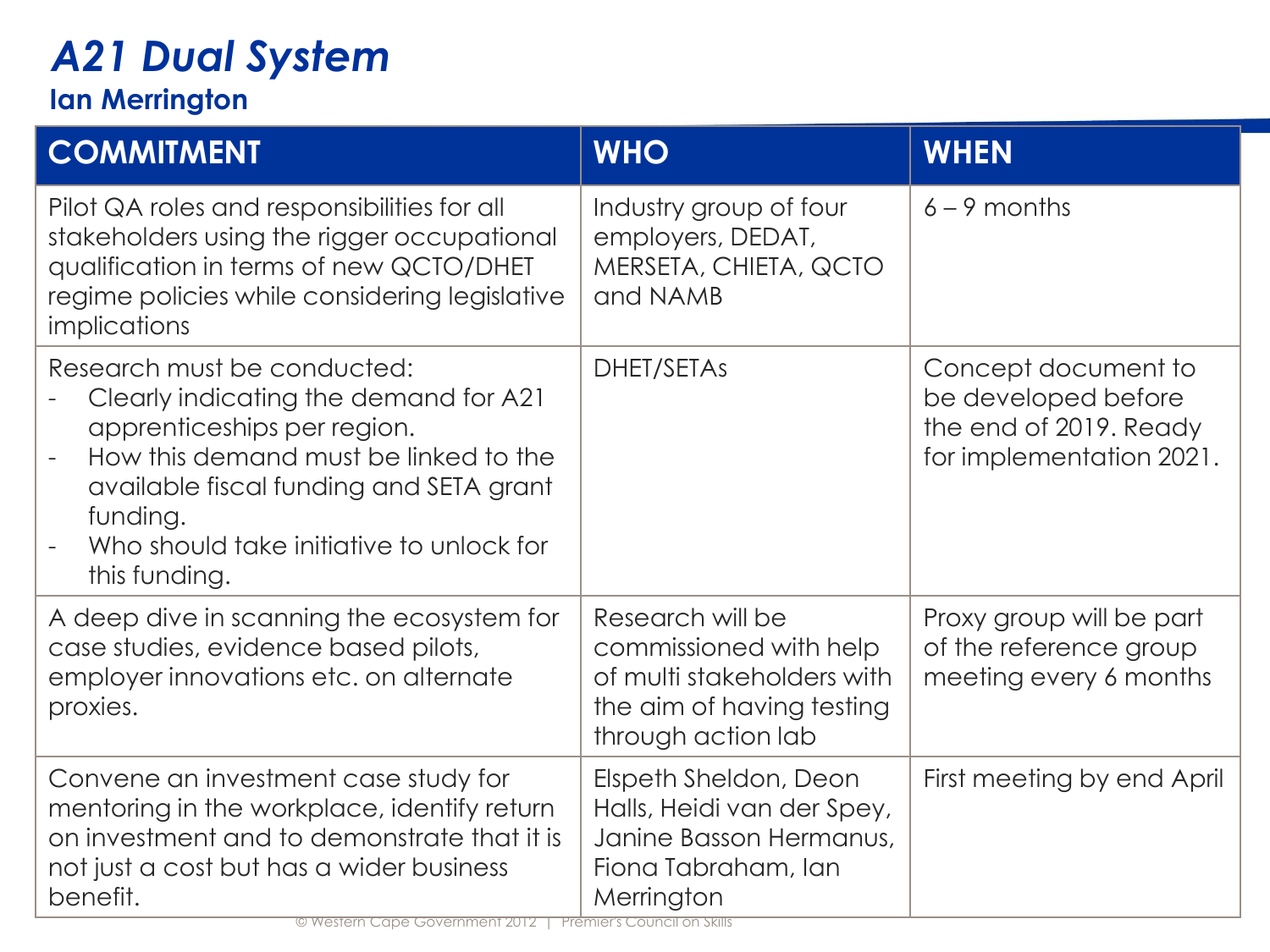# **School / Business Partnerships**

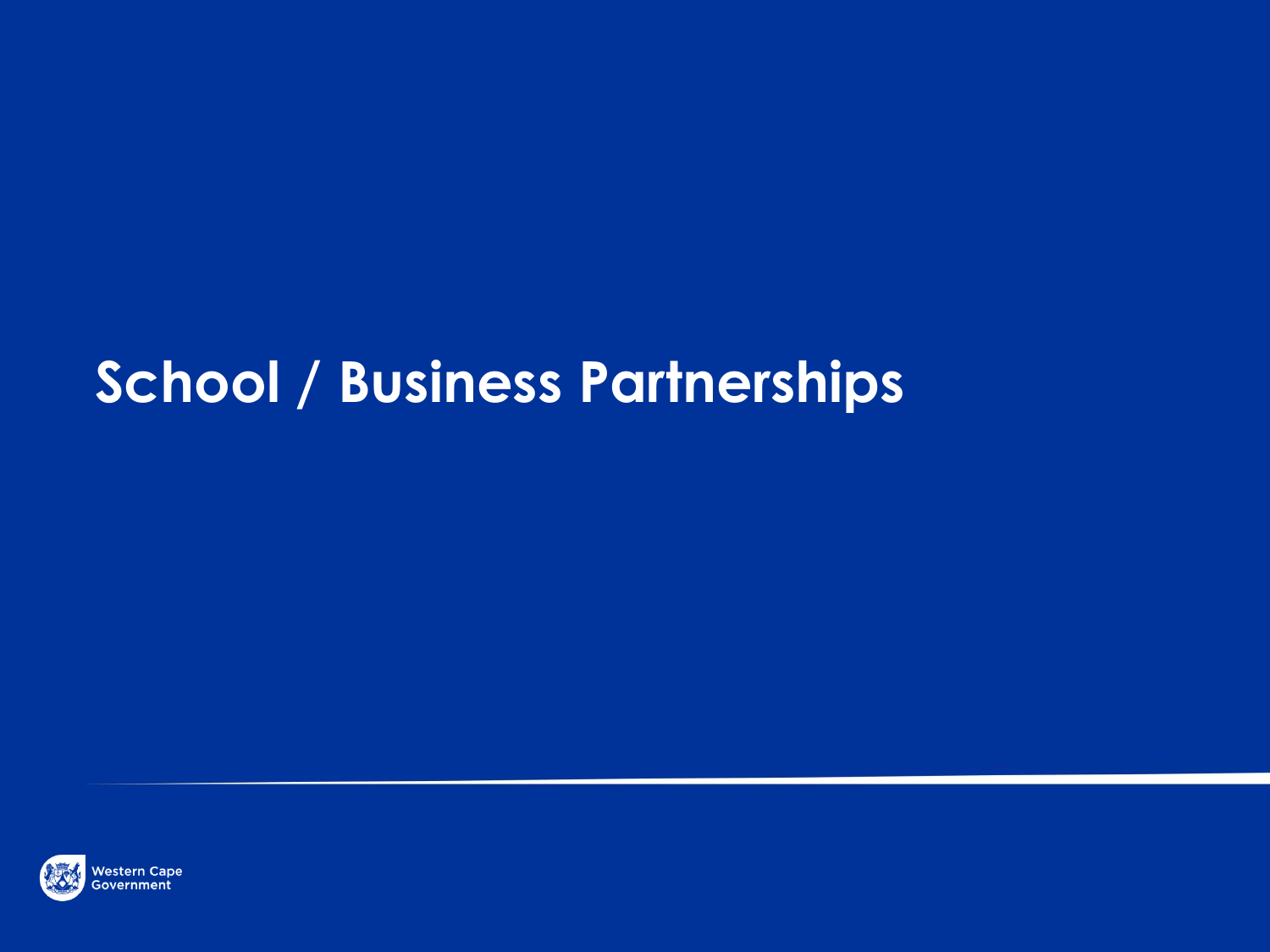### *School / Business Partnerships* **Pieter Twine**

| <b>COMMITMENT</b>                                                                                                                                                         | <b>WHO</b>                                              | <b>WHEN</b>                                                   |
|---------------------------------------------------------------------------------------------------------------------------------------------------------------------------|---------------------------------------------------------|---------------------------------------------------------------|
| Establish a common purpose or vision<br>through a formalized collaborative forum<br>between Education and Business that will<br>also result in driving early projects     | All participants                                        | Meeting on 4th of April to<br>take this discussion<br>further |
| Create structured access to business for<br>learners and teachers to enable greater<br>knowledge of available career choices                                              |                                                         |                                                               |
| Cross skilling of teachers into business and<br>business into schools                                                                                                     | Currently doing it: On the<br>ball college and Imperial |                                                               |
| Business to create access to training<br>facilities and to career and assessment<br>centres for earlier interventions in High<br>schools, (in support of career guidance) |                                                         |                                                               |

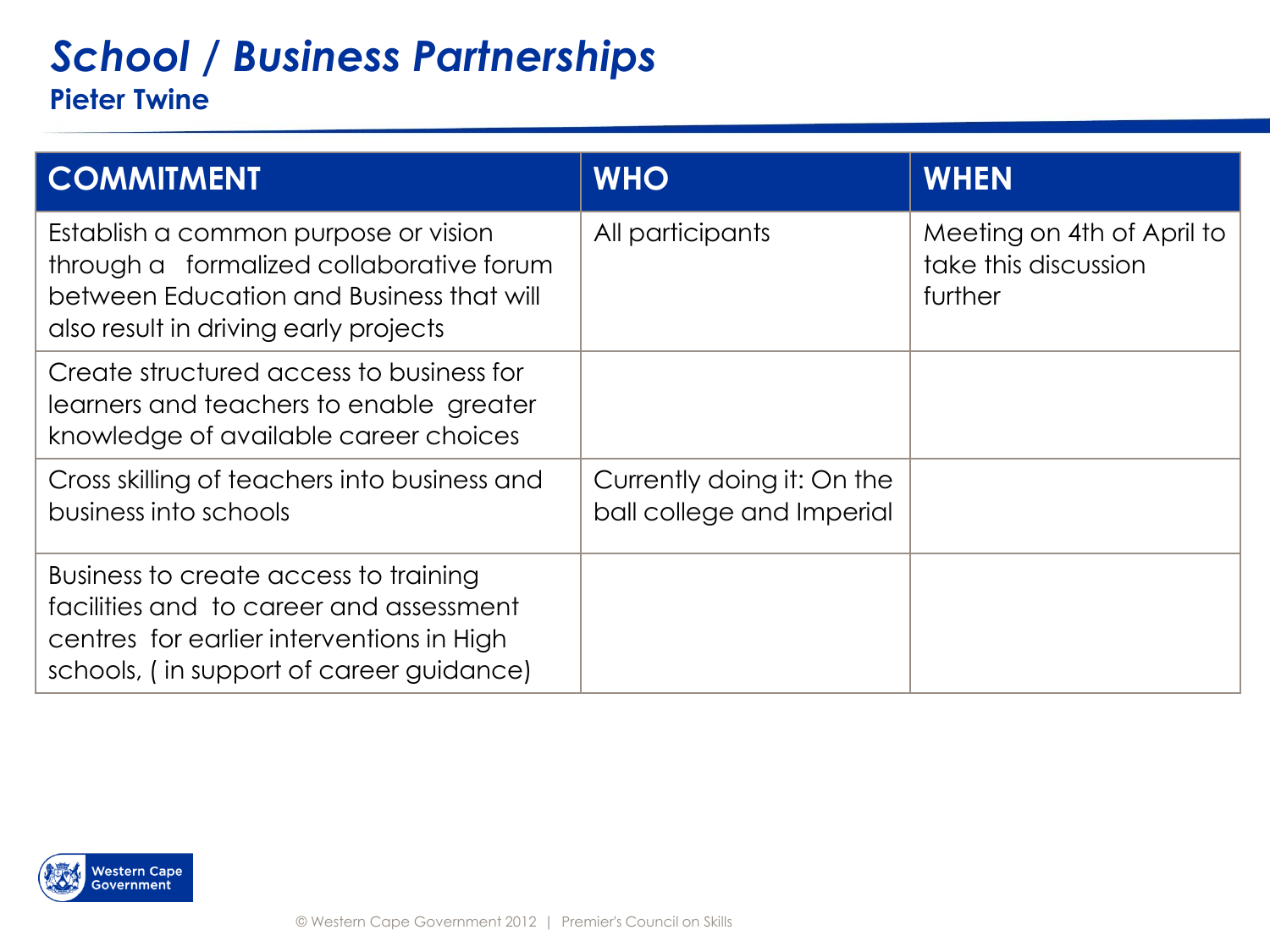# **Expanding Work Readiness**

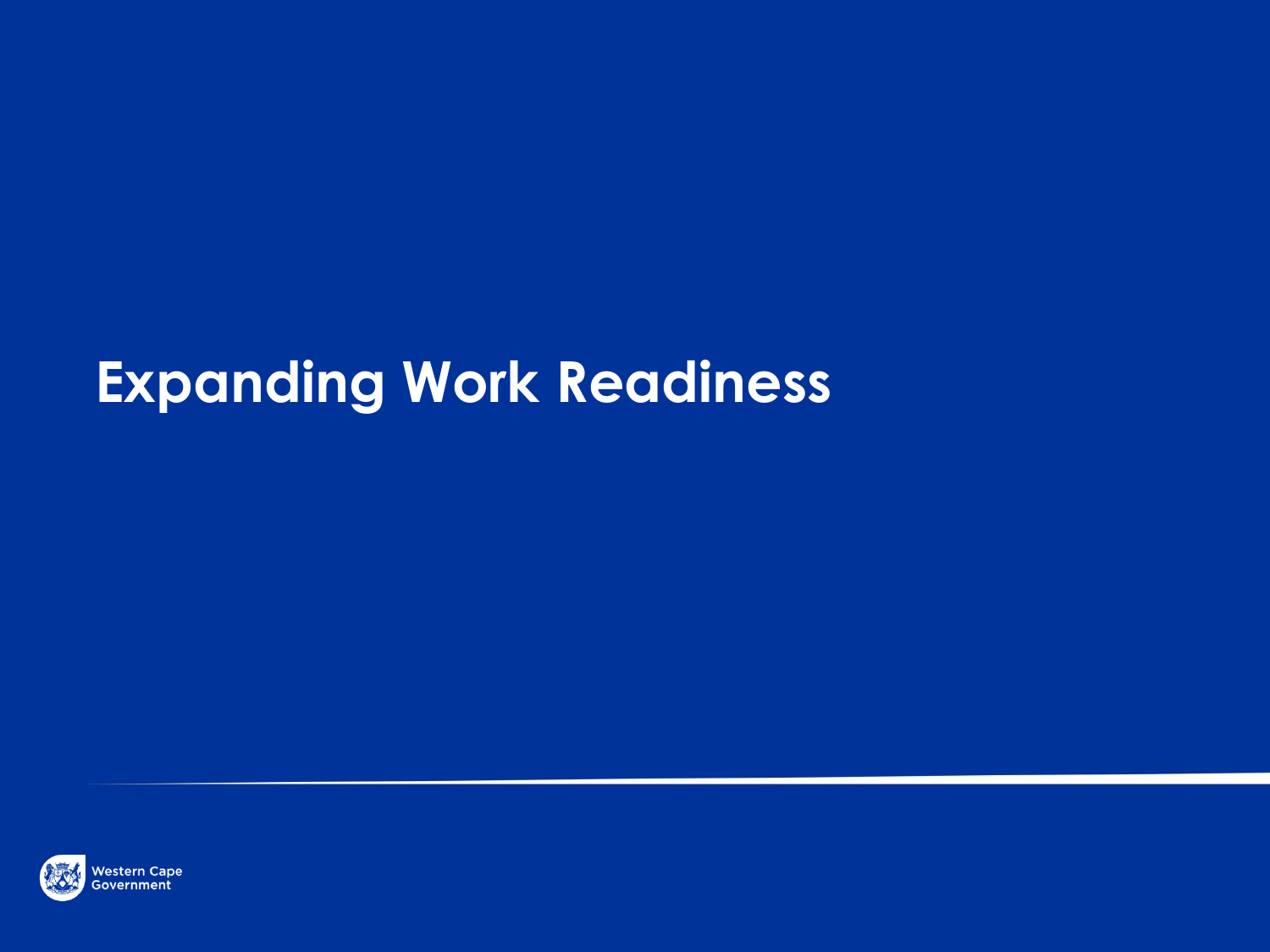### *Expanding Work Readiness*

#### **Keith Rosmarin and Annie Moyo**

| <b>COMMITTMENT</b>                                                                                                                                                                                | <b>WHO</b>    | <b>WHEN</b>    |
|---------------------------------------------------------------------------------------------------------------------------------------------------------------------------------------------------|---------------|----------------|
| Attend information sharing sessions,<br>facilitated by CoCT, with organisations that<br>have experience in executing work<br>readiness programmes such as Harambee,<br>Career Box and Grade Match | Organisations |                |
| Create a forum with a representative from<br>each part of the value chain                                                                                                                         |               |                |
| Forum to map, coordinate and accelerate<br>the overall value chain to connect to<br>youth employers                                                                                               |               |                |
| More inclusive hiring practices to hire 400<br>youth. (227 to date)                                                                                                                               | Webhelp       | By end of 2020 |